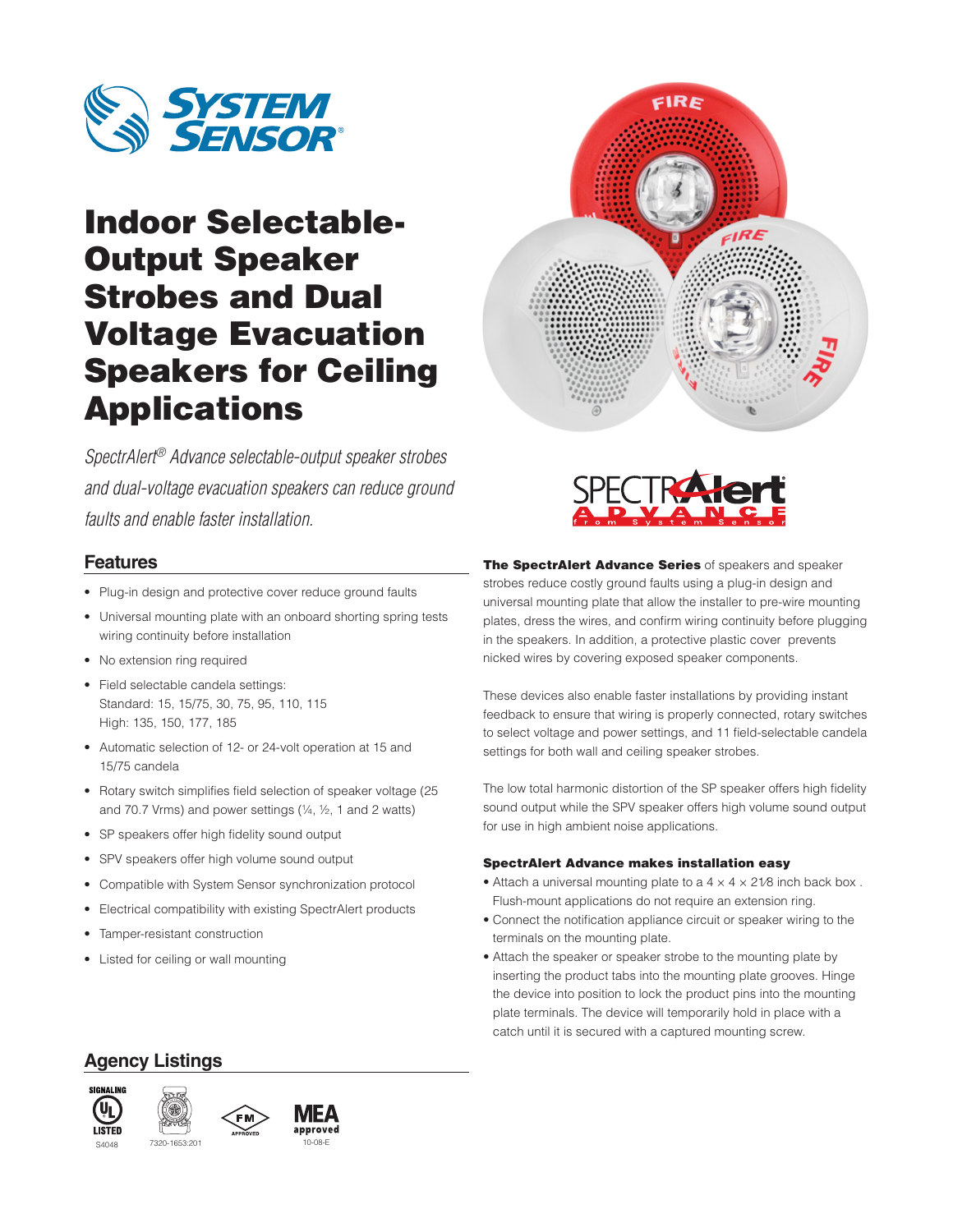### **SpectrAlert Advance Speaker and Speaker Strobe Specifications**

#### **Architectural/Engineering Specifications**

#### **General**

SpectrAlert Advance speaker and speaker strobes shall mount to a  $4 \times 4 \times 21/8$ -inch back box. A universal mounting plate shall be used for mounting ceiling and wall products. The notification appliance circuit and amplifier wiring shall terminate at the universal mounting plate. Also, SpectrAlert Advance speaker strobes, when used with the Sync•Circuit™ Module accessory, shall be powered from a non-coded notification appliance circuit output and shall operate on a nominal 12 or 24 volts. When used with the Sync•Circuit Module, 12-volt rated notification appliance circuit outputs shall operate between 8.5 and 17.5 volts; 24-volt rated notification appliance circuit outputs shall operate between 16.5 and 33 volts. Indoor SpectrAlert Advance products shall operate between 32°F and 120°F from a regulated DC, or full-wave rectified, unfiltered power supply. Speaker strobes shall have field-selectable candela settings including 15, 15/75, 30, 75, 95, 110, 115, 135, 150, 177, 185.

#### **Speaker**

The speaker shall be a System Sensor SpectrAlert Advance model \_\_\_\_\_\_\_ dual-voltage transformer speaker capable of operating at 25.0 or 70.7 nominal Vrms. It should be listed to UL 1480 and shall be approved for fire protective service. The speaker shall have a frequency range of 400 to 4,000 Hz and shall have an operating temperature between 32°F and 120°F. The speaker shall have power taps and voltage that are selected by rotary switches.

#### **Speaker Strobe combination**

The speaker strobe shall be a System Sensor SpectrAlert Advance model listed to UL1480 and UL 1971 and be approved for fire protective signaling systems. The speaker shall be capable of operating at 25.0 or 70.7 nominal Vrms selected via rotary switch, and shall have a frequency range of 400 to 4,000 Hz. The speaker shall have power taps that are selected by rotary switch. The strobe shall comply with the NFPA 72 requirements for visible signaling appliances, flashing at 1 Hz over the strobe's entire operating voltage range. The strobe light shall consist of a xenon flash tube and associated lens/reflector system.

#### **Synchronization Module**

The module shall be a System Sensor Sync•Circuit model MDL3 listed to UL 464 and shall be approved for fire protective service. The module shall synchronize SpectrAlert strobes at 1 Hz. The module shall mount to a 411/16 x 411/16 x 21/8-inch back box. The module shall also control two Style Y (class B) circuits or one Style Z (class A) circuit. The module shall synchronize multiple zones. Daisy chaining two or more synchronization modules together will synchronize all the zones they control. The module shall not operate on a coded power supply.

| <b>Physical Specifications</b>                 |                                                             |                  |  |
|------------------------------------------------|-------------------------------------------------------------|------------------|--|
| <b>Operating Temperature</b>                   | 32°F to 120°F (0°C to 49°C)                                 |                  |  |
| <b>Humidity Range</b>                          | 10 to 93% non-condensing                                    |                  |  |
| <b>Dimensions, Ceiling-Mount</b>               |                                                             |                  |  |
|                                                | <b>Diameter</b>                                             | <b>Depth</b>     |  |
| <b>SPC Speaker</b>                             | 6.8 in, 173 mm                                              | 2.8 in, 71 mm    |  |
| <b>SPCV Speaker</b>                            | 6.8 in, 173 mm                                              | 2.9 in, 74 mm    |  |
| <b>With Surface Mount Back Box</b>             | 6.9 in, 175 mm                                              | 3.4 in, 86 mm    |  |
| <b>SPSC Speaker Strobe</b>                     | 6.8 in, 173 mm                                              | 2.8 in, 71 mm    |  |
| <b>SPSCV Speaker Strobe</b>                    | 6.8 in, 173 mm                                              | 2.9 in, 74 mm    |  |
| <b>With Surface Mount Back Box</b>             | 6.9 in, 175 mm                                              | 5.325 in, 135 mm |  |
| <b>Electrical/Operating Specifications</b>     |                                                             |                  |  |
| <b>Nominal Voltage (speakers)</b>              | 25 Volts or 70.7 Volts                                      |                  |  |
|                                                | (nominal)                                                   |                  |  |
| <b>Maximum Supervisory Voltage (speakers)</b>  | 50 VDC                                                      |                  |  |
| <b>Strobe Flash Rate</b>                       | 1 flash per second                                          |                  |  |
| <b>Nominal Voltage (strobes)</b>               | Regulated 12 V DC/FWR or regulated 24 DC/FWR                |                  |  |
| <b>Operating Voltage Range (includes fire</b>  | 8 to 17.5 V (12 V nominal) or 16 to 33 V (24 V nominal)     |                  |  |
| alarm panels with built in sync)               |                                                             |                  |  |
| <b>Operating Voltage with MDL3 Sync Module</b> | 8.5 to 17.5 V (12 V nominal) or 16.5 to 33 V (24 V nominal) |                  |  |
| <b>Frequency Range</b>                         | 400 to 4,000 Hz                                             |                  |  |
| <b>Power</b>                                   | $\frac{1}{4}$ , $\frac{1}{2}$ , 1, 2 watts                  |                  |  |
|                                                |                                                             |                  |  |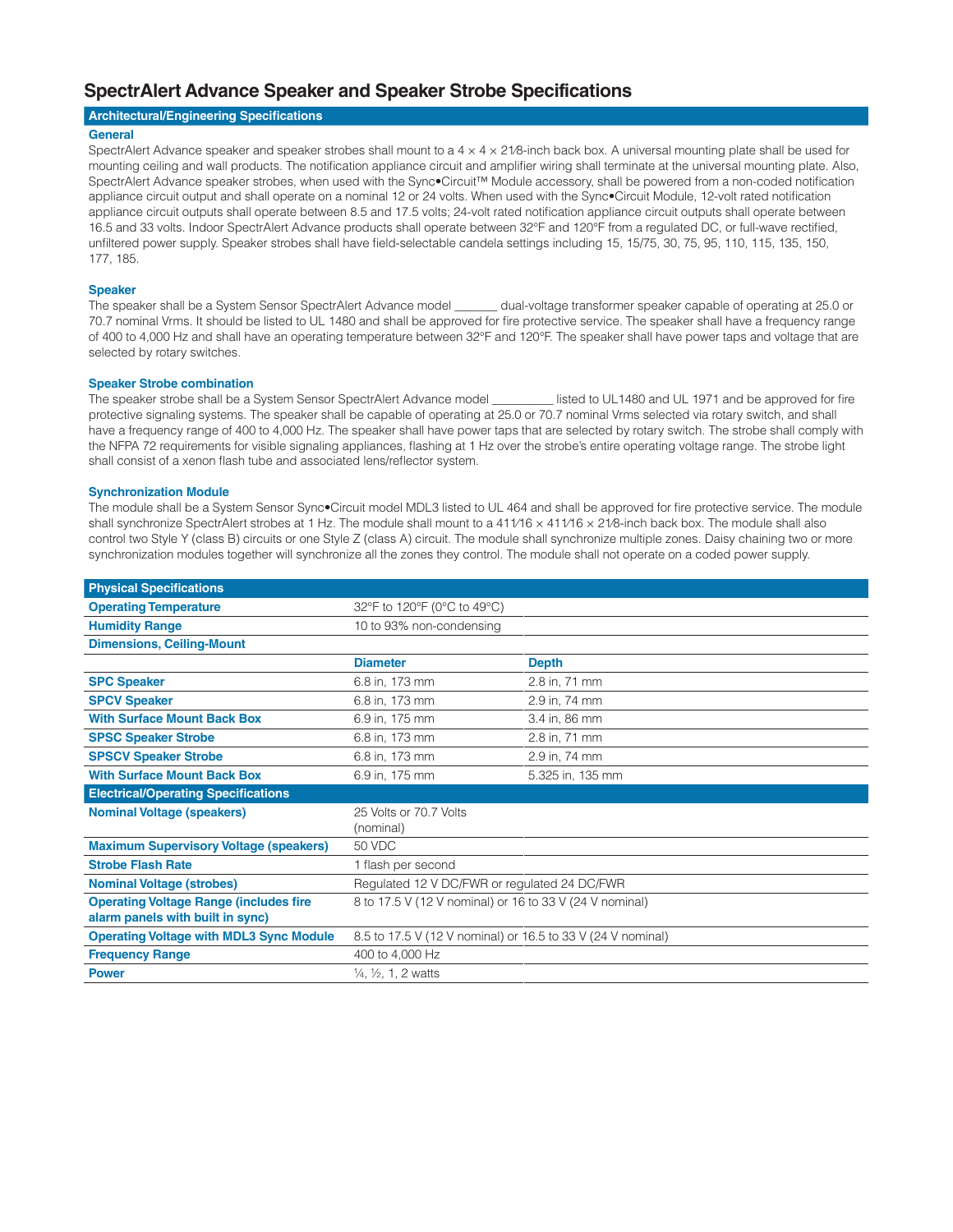# **UL Current Draw Data**

| UL Max. Strobe Current Draw (mA RMS)    |                |           |                 |           |                 |  |  |
|-----------------------------------------|----------------|-----------|-----------------|-----------|-----------------|--|--|
|                                         |                |           | 8 to 17.5 Volts |           | 16 to 33 Volts  |  |  |
|                                         | <b>Candela</b> | <b>DC</b> | <b>FWR</b>      | <b>DC</b> | <b>FWR</b>      |  |  |
| <b>Standard</b><br><b>Candela Range</b> | 15             | 123       | 128             | 66        | 71              |  |  |
|                                         | 15/75          | 142       | 148             | 77        | 81              |  |  |
|                                         | 30             | <b>NA</b> | <b>NA</b>       | 94        | 96              |  |  |
|                                         | 75             | <b>NA</b> | <b>NA</b>       | 158       | 153             |  |  |
|                                         | 95             | <b>NA</b> | <b>NA</b>       | 181       | 176             |  |  |
|                                         | 110            | <b>NA</b> | <b>NA</b>       | 202       | 195             |  |  |
|                                         | 115            | <b>NA</b> | <b>NA</b>       | 210       | 205             |  |  |
| <b>High</b><br><b>Candela Range</b>     | 135            | <b>NA</b> | <b>NA</b>       | 228       | 207             |  |  |
|                                         | 150            | <b>NA</b> | <b>NA</b>       | 246       | 220             |  |  |
|                                         | 177            | <b>NA</b> | <b>NA</b>       | 281       | 251             |  |  |
|                                         | 185            | <b>NA</b> | <b>NA</b>       | 286       | 258             |  |  |
| <b>Sound Output</b>                     |                |           |                 |           |                 |  |  |
| UL Reverberant (dBA @ 10 ft.)           |                | 2W        | 1W              | $1/2$ W   | $\frac{1}{4}$ W |  |  |
| <b>Ceiling-Mount SPC Series</b>         |                | 86        | 83              | 80        | 77              |  |  |
| <b>Ceiling-Mount SPCV Series</b>        |                | 90        | 87              | 84        | 81              |  |  |
| <b>Ceiling-Mount SPSC Series</b>        |                | 85        | 82              | 79        | 76              |  |  |
| <b>Ceiling-Mount SPSCV Series</b>       |                | 89        | 86              | 83        | 80              |  |  |

# **Dimensions**



**Ceiling-Mount SPV Speaker Ceiling-Mount SP Speaker**



**Ceiling-Mount SPS Speaker Strobe**